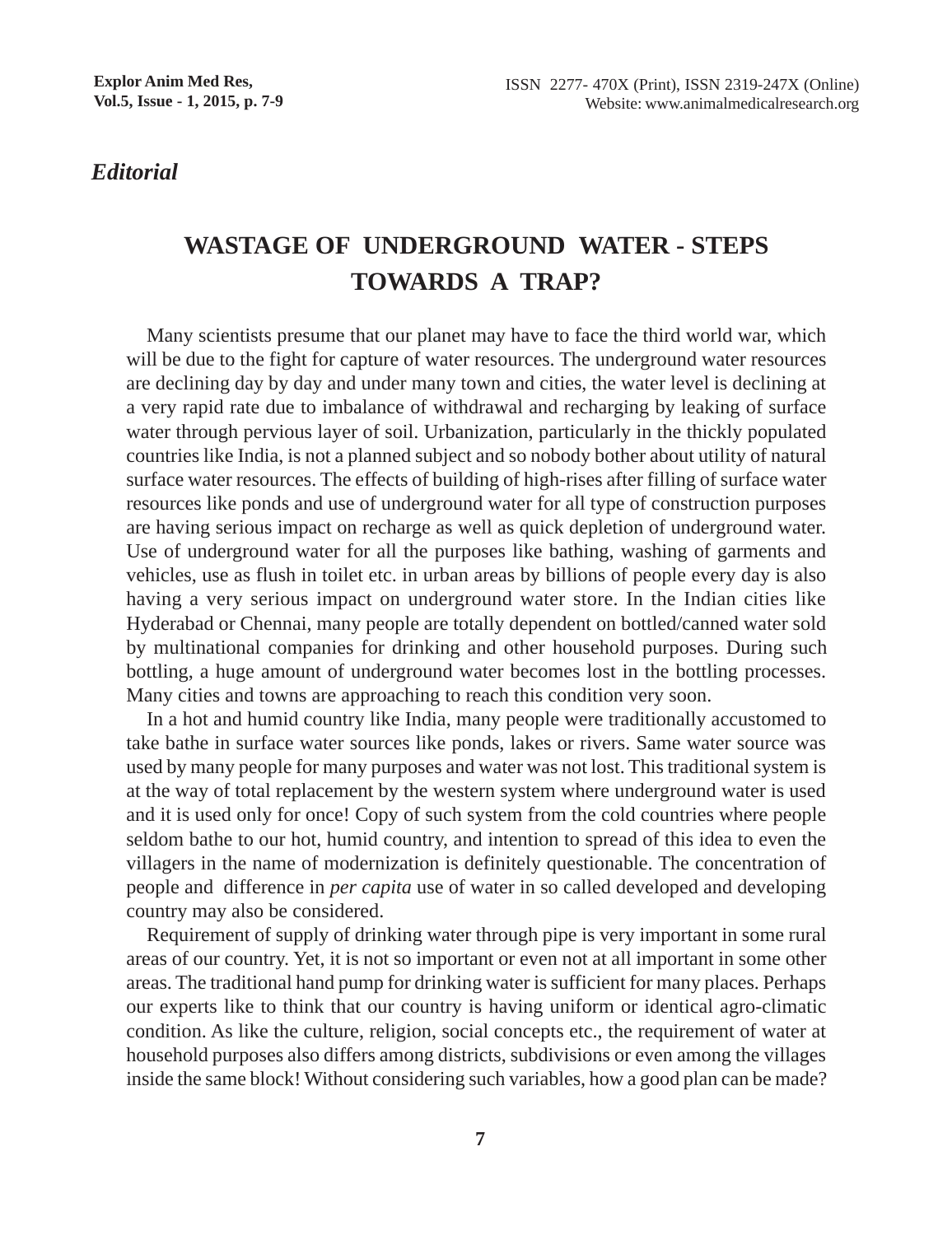

**Fig.1. An ever open tap of water supplying line in a village of West Bengal, India.**



**Fig.2. Modern forward osmosis desalination plant at Al Khaluf, Oman. (http://en.wikipedia.org/wiki/file:Modern \_Water\_FO\_Plant\_AI\_Khaluf\_Omam.jpg)**

Anybody can find many villages in new alluvial zone where a huge number of ponds are available, the open water supplying taps (remain always open to control water pressure during supply of water) are throwing water constantly and nobody is there to take it. It may be found in almost all the supply periods of the day generally during the months from July to February. We are destroying one of our very important resources in that way.

Many villagers are already made sufferer of serious health problems due to consumption of Arsenic and Fluoride through drinking of underground water. This is due to the mixing of those chemicals with underground water for creation of vacuum in water layer beneath the soil. Use of underground water for cultivation of huge water consuming grains (like paddy in the dry winter season!) as directed by our famous "Green Revolution" was mainly responsible for this. Unnecessary loss of a huge amount of underground water is strengthening the problem.

Another important way of unnecessary water loss is the cold drinks manufacturing factories. How many of us know that loss of what amount of water can only give us a bottle of cold drink? Loss of water for such a purpose is called as the water footprint. The water footprint of the so called cold drink or soft drink is of 150 to 300 liter of water per 500 ml (half of a liter) bottle!

The cold drink factories cause depletion of underground water so rapidly that within five or six years of establishment of such a factory, the hand pumps of nearby area fail to function. Same type of observation can be found in the surrounding areas of mineral water plants.